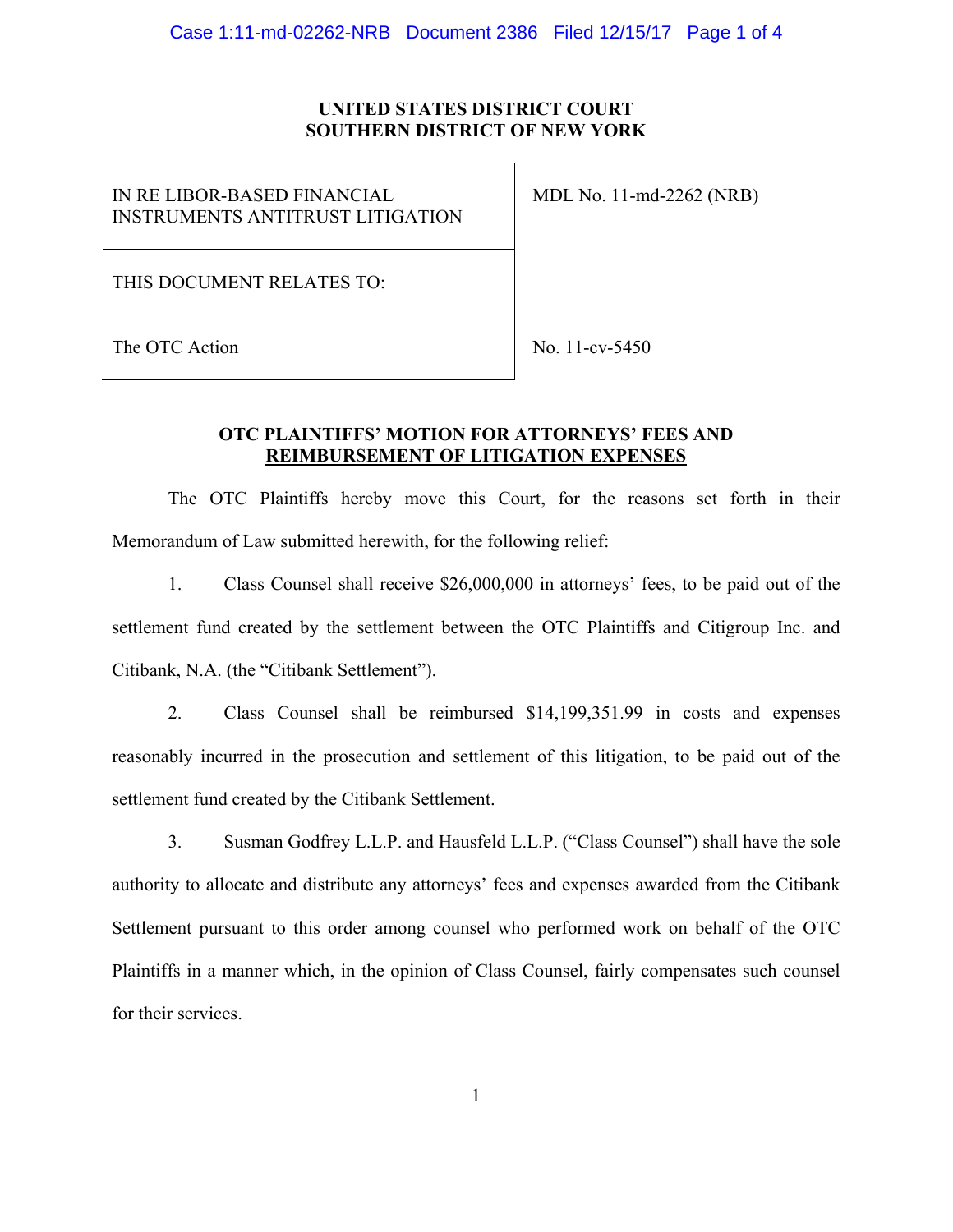#### Case 1:11-md-02262-NRB Document 2386 Filed 12/15/17 Page 2 of 4

This motion is supported by the OTC Plaintiffs' Memorandum of Law in Support of Motion for Attorneys' Fees and Reimbursement of Litigation Expenses, the Joint Declaration of William C. Carmody and Michael D. Hausfeld, and the Declaration of Geng Chen. A proposed order is attached hereto as Exhibit A.

Dated: December 15, 2017

### By: */s/ Michael D. Hausfeld*

Michael D. Hausfeld Hilary Scherrer Nathaniel C. Giddings HAUSFELD LLP 1700 St. NW, Suite 650 Washington, D.C. 20006 Telephone: (202) 540-7200 Facsimile: (202) 540-7201 mhausfeld@hausfeldllp.com hscherrer@hausfeldllp.com ngiddings@hausfeldllp.com

Gary I. Smith HAUSFELD LLP 325 Chestnut Street Suite 900 Philadelphia, PA 19106 267-702-2318 Direct 215-985-3270 Main 215-985-3271 Fax gsmith@hausfeld.com

*Interim Co-Lead Counsel for the Proposed OTC Plaintiff Class* 

#### */s/ William Christopher Carmody*

William Christopher Carmody (WC8478) Arun Subramanian (AS2096) Seth Ard (SA1817) Geng Chen (GC2733) SUSMAN GODFREY L.L.P. 1301 Avenue of the Americas,  $32<sup>nd</sup>$  Fl. New York, New York 10019 Telephone: 212-336-3330 Facsimile: 212-336-8340 bcarmody@susmangodfrey.com  $a$ subramanian $@s$ usmangodfrey.com sard@susmangodfrey.com gchen@susmangodfrey.com

Marc M. Seltzer Glenn C. Bridgman SUSMAN GODFREY L.L.P. 1901 Avenue of the Stars Los Angeles, California 90067-6029 Telephone: (310) 789-3100 mseltzer@susmangodfrey.com gbridgman@susmangodfrey.com

Matthew Berry Drew D. Hansen SUSMAN GODFREY LLP 1201 Third Avenue, Suite 3800 Seattle, WA 98101 Telephone: (206) 516-3880 Facsimile: (206) 516-3883 mberry@susmangodfrey.com dhansen@susmangodfrey.com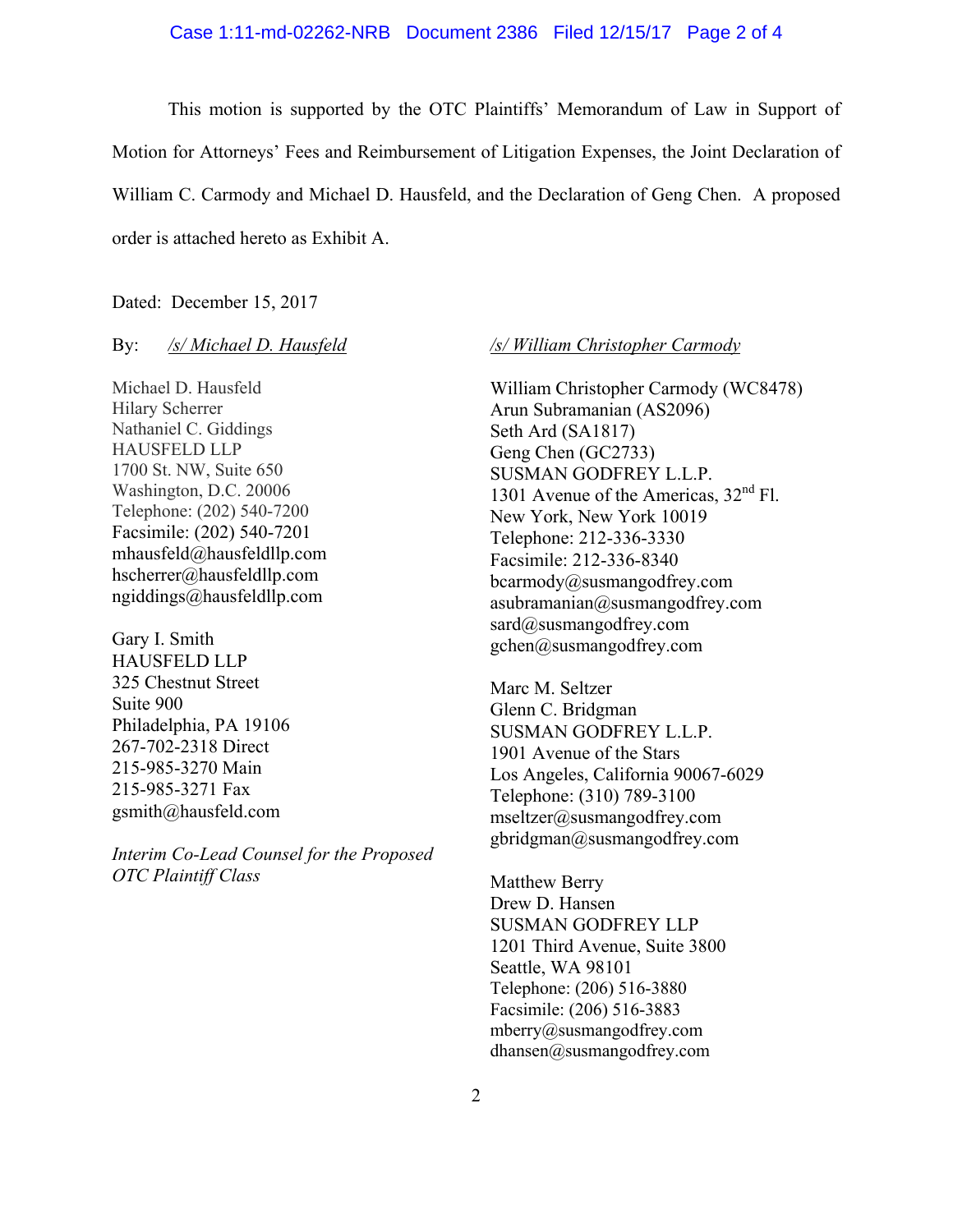Barry C. Barnett (BB1984) Karen Oshman Michael Kelso SUSMAN GODFREY L.L.P. 1000 Louisiana Street Suite 5100 Houston, TX 77002-5096 Telephone: (713) 651-9366 bbamett@susmangodfrey.com koshman@susmangodfrey.com mkelso@susmangodfrey.com

*Interim Co-Lead Counsel for the Proposed OTC Plaintiff Class*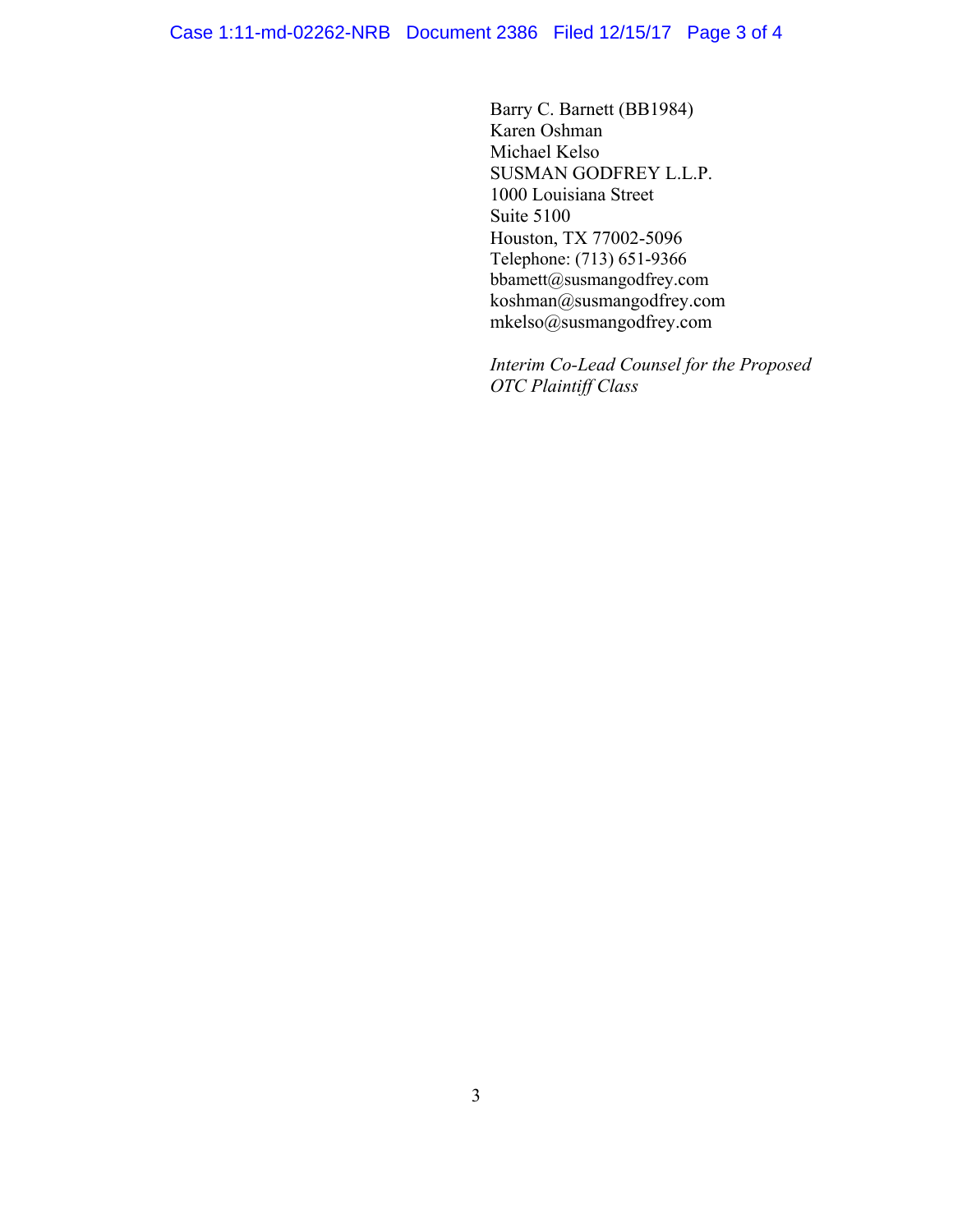# **CERTIFICATE OF SERVICE**

I hereby certify that on December 15, 2017, I caused the aforementioned document to be served via the email or Electronic Case Filing (ECF) system in the United States District Court for the Southern District of New York, on all parties registered for CM/ECF in the abovecaptioned matters.

> */s/ Geng Chen*  Geng Chen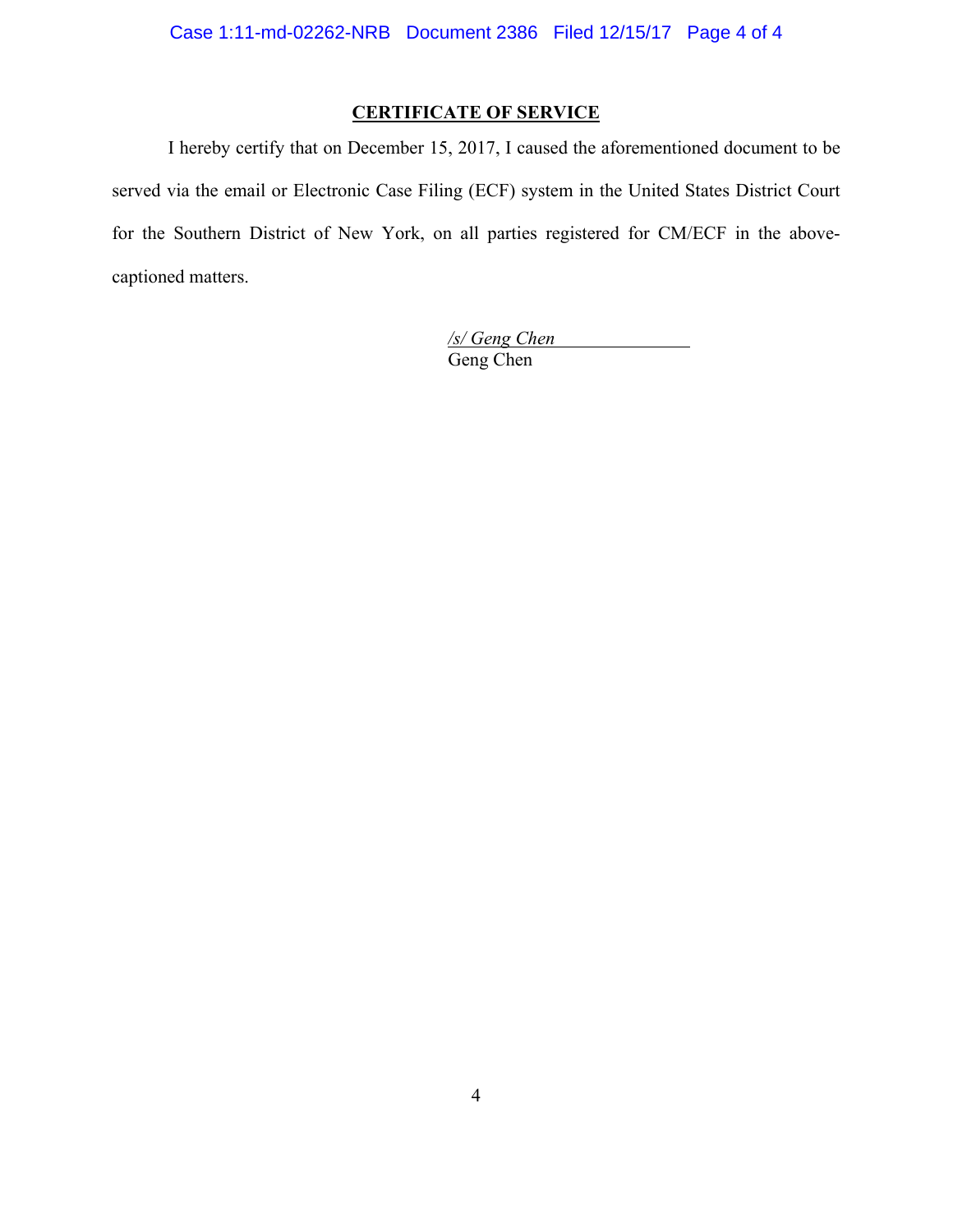# **EXHIBIT A**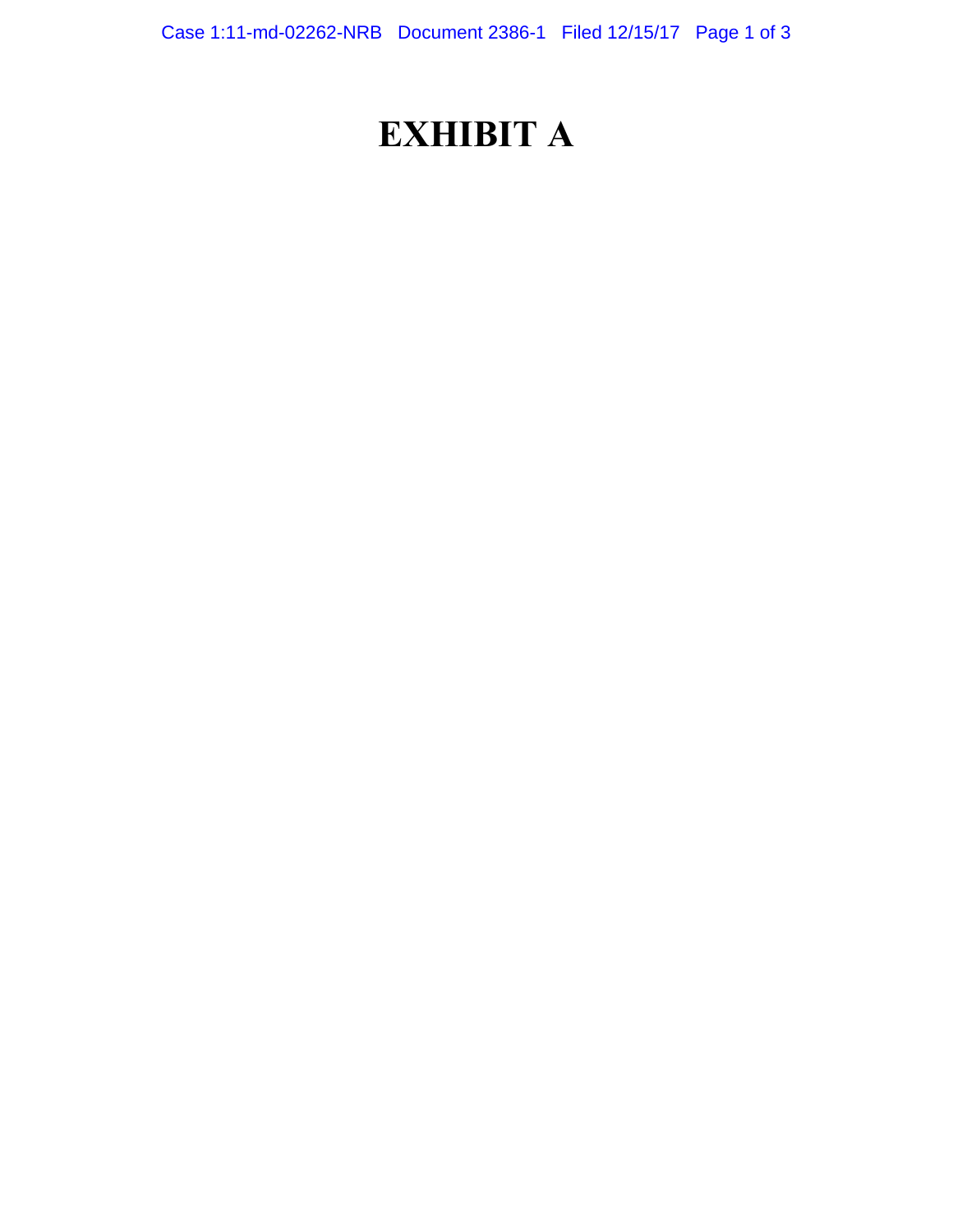## **UNITED STATES DISTRICT COURT SOUTHERN DISTRICT OF NEW YORK**

IN RE LIBOR-BASED FINANCIAL INSTRUMENTS ANTITRUST LITIGATION MDL No. 11-md-2262 (NRB)

THIS DOCUMENT RELATES TO:

The OTC Action  $\log 11$ -cv-5450

## **[PROPOSED] ORDER APPROVING OTC PLAINTIFFS' MOTION FOR ATTORNEYS' FEES AND REIMBURSEMENT OF LITIGATION EXPENSES**

This matter having come before the Court by way of the OTC Plaintiffs' Motion for Attorneys' Fees and Reimbursement of Litigation Expenses, filed December 15, 2017; IT IS HEREBY ORDERED THAT:

1. Class Counsel shall receive \$26,000,000 in attorneys' fees, to be paid out of the settlement fund created by the settlement between the OTC Plaintiffs and Citigroup Inc. and Citibank, N.A. (the "Citibank Settlement"), plus interest on the foregoing amount, accruing from entry of this Order until paid, at the same rate earned by the settlement fund.

2. Class Counsel shall be reimbursed \$14,199,351.99 in costs and expenses reasonably incurred in the prosecution and settlement of this litigation, to be paid out of the settlement fund created by the Citibank Settlement, plus interest on the foregoing amount, accruing from entry of this Order until paid, at the same rate earned by the settlement fund.

3. Susman Godfrey L.L.P. and Hausfeld L.L.P. ("Class Counsel") shall have the sole authority to allocate and distribute any attorneys' fees and expenses awarded from the Citibank Settlement pursuant to this order among counsel who performed work on behalf of the OTC